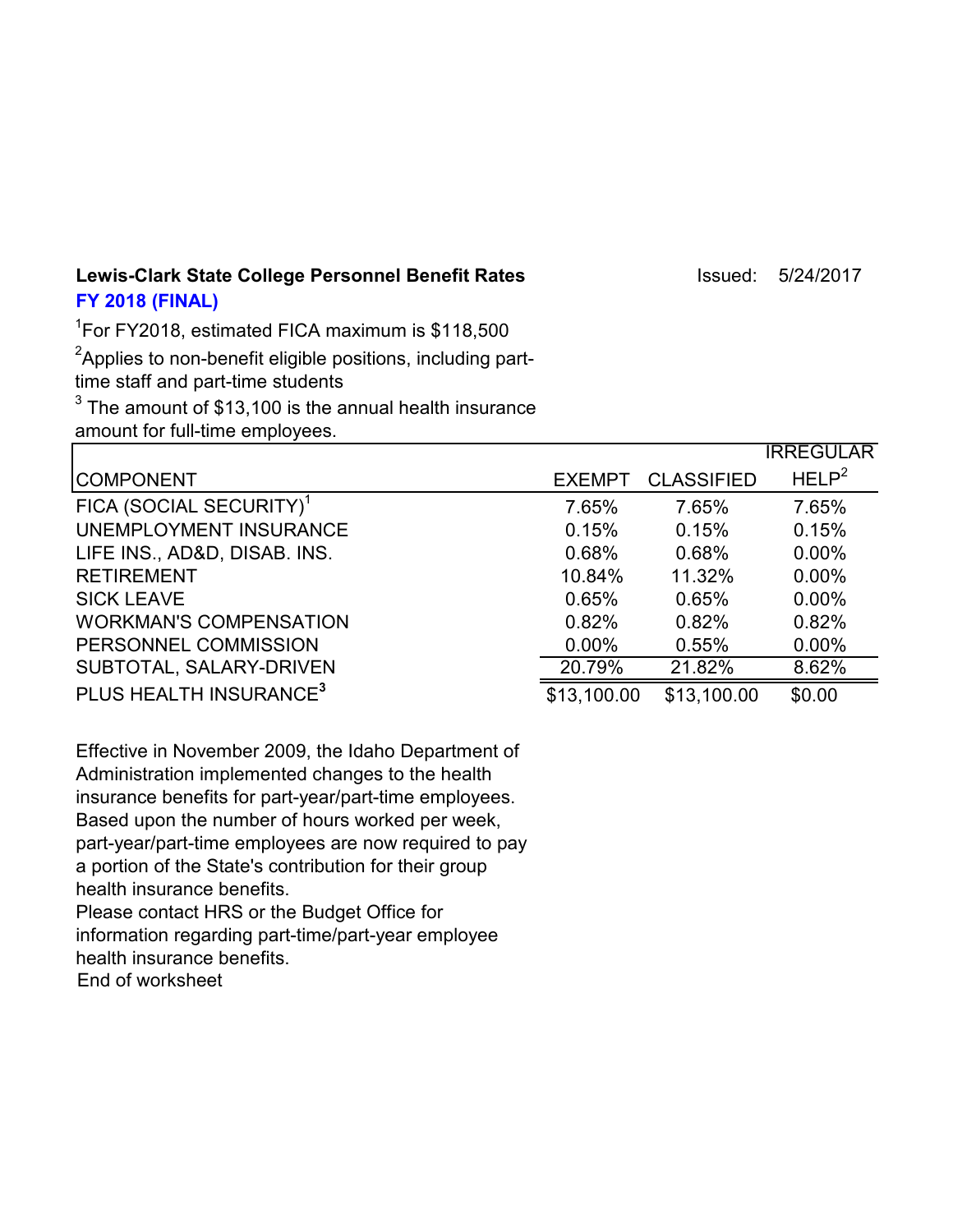## **FY2018 Fringe Benefit Costs**

**Full-time Exempt Staff/Faculty**

Effective July 1, 2017

| <u>*Exempt Staff Minimum</u> |             |        |                  |            |       |           |                  |                   |        |        |                       |
|------------------------------|-------------|--------|------------------|------------|-------|-----------|------------------|-------------------|--------|--------|-----------------------|
|                              |             |        | Life, ADD        |            | Sick  | Workman's | Pers.            |                   |        | Total  | Fringe As             |
| Annual                       | <b>FICA</b> | Unemp. | Disab.           | Retirement | Leave | Comp      | Comm.            | Health            | Total  |        | Personnel % of Annual |
| Salary                       | 7.65%       | 0.15%  | 0.68%            | 10.84%     | 0.65% | 0.82%     |                  | 0.00% \$1,092/mth | Fringe | Cost   | Salary                |
| 30,000                       | 2,295       | 45     | $\overline{203}$ | 3,252      | 195   | 246       | $\boldsymbol{0}$ | 13,100            | 19,336 | 49,336 | 64%                   |
| 30,805                       | 2,357       | 46     | 208              | 3,339      | 200   | 253       | $\boldsymbol{0}$ | 13,100            | 19,503 | 50,308 | 63%                   |
| 31,000                       | 2,372       | 47     | 209              | 3,360      | 202   | 254       | $\boldsymbol{0}$ | 13,100            | 19,543 | 50,543 | 63%                   |
| 32,000                       | 2,448       | 48     | 216              | 3,469      | 208   | 262       | $\boldsymbol{0}$ | 13,100            | 19,751 | 51,751 | 62%                   |
| 33,000                       | 2,525       | 50     | 223              | 3,577      | 215   | 271       | $\boldsymbol{0}$ | 13,100            | 19,959 | 52,959 | 60%                   |
| 34,000                       | 2,601       | 51     | 230              | 3,686      | 221   | 279       | $\boldsymbol{0}$ | 13,100            | 20,167 | 54,167 | 59%                   |
| 35,000                       | 2,678       | 53     | 236              | 3,794      | 228   | 287       | $\boldsymbol{0}$ | 13,100            | 20,375 | 55,375 | 58%                   |
| 36,000                       | 2,754       | 54     | 243              | 3,902      | 234   | 295       | $\boldsymbol{0}$ | 13,100            | 20,583 | 56,583 | 57%                   |
| $*36,982$                    | 2,829       | 55     | 250              | 4,009      | 240   | 303       | $\boldsymbol{0}$ | 13,100            | 20,787 | 57,769 | 56%                   |
| 37,000                       | 2,831       | 56     | 250              | 4,011      | 241   | 303       | $\boldsymbol{0}$ | 13,100            | 20,790 | 57,790 | 56%                   |
| 38,000                       | 2,907       | 57     | 257              | 4,119      | 247   | 312       | $\boldsymbol{0}$ | 13,100            | 20,998 | 58,998 | 55%                   |
| 39,000                       | 2,984       | 59     | 263              | 4,228      | 254   | 320       | $\boldsymbol{0}$ | 13,100            | 21,206 | 60,206 | 54%                   |
| 40,000                       | 3,060       | 60     | 270              | 4,336      | 260   | 328       | $\boldsymbol{0}$ | 13,100            | 21,414 | 61,414 | 54%                   |
| 41,000                       | 3,137       | 62     | 277              | 4,444      | 267   | 336       | $\boldsymbol{0}$ | 13,100            | 21,622 | 62,622 | 53%                   |
| 42,000                       | 3,213       | 63     | 284              | 4,553      | 273   | 344       | $\boldsymbol{0}$ | 13,100            | 21,830 | 63,830 | 52%                   |
| 43,000                       | 3,290       | 65     | 290              | 4,661      | 280   | 353       | $\boldsymbol{0}$ | 13,100            | 22,038 | 65,038 | 51%                   |
| 44,000                       | 3,366       | 66     | 297              | 4,770      | 286   | 361       | $\boldsymbol{0}$ | 13,100            | 22,245 | 66,245 | 51%                   |
| 45,000                       | 3,443       | 68     | 304              | 4,878      | 293   | 369       | $\boldsymbol{0}$ | 13,100            | 22,453 | 67,453 | 50%                   |
| 46,000                       | 3,519       | 69     | 311              | 4,986      | 299   | 377       | $\boldsymbol{0}$ | 13,100            | 22,661 | 68,661 | 49%                   |
| 47,000                       | 3,596       | 71     | 317              | 5,095      | 306   | 385       | $\boldsymbol{0}$ | 13,100            | 22,869 | 69,869 | 49%                   |
| 48,000                       | 3,672       | 72     | 324              | 5,203      | 312   | 394       | $\boldsymbol{0}$ | 13,100            | 23,077 | 71,077 | 48%                   |
| 49,000                       | 3,749       | 74     | 331              | 5,312      | 319   | 402       | $\boldsymbol{0}$ | 13,100            | 23,285 | 72,285 | 48%                   |
| 50,000                       | 3,825       | 75     | 338              | 5,420      | 325   | 410       | $\boldsymbol{0}$ | 13,100            | 23,493 | 73,493 | 47%                   |
| 51,000                       | 3,902       | 77     | 344              | 5,528      | 332   | 418       | $\boldsymbol{0}$ | 13,100            | 23,700 | 74,700 | 46%                   |
| 52,000                       | 3,978       | 78     | 351              | 5,637      | 338   | 426       | $\boldsymbol{0}$ | 13,100            | 23,908 | 75,908 | 46%                   |
| 53,000                       | 4,055       | 80     | 358              | 5,745      | 345   | 435       | $\boldsymbol{0}$ | 13,100            | 24,116 | 77,116 | 46%                   |
| 54,000                       | 4,131       | 81     | 365              | 5,854      | 351   | 443       | $\boldsymbol{0}$ | 13,100            | 24,324 | 78,324 | 45%                   |
| 55,000                       | 4,208       | 83     | 371              | 5,962      | 358   | 451       | $\boldsymbol{0}$ | 13,100            | 24,532 | 79,532 | 45%                   |
| 56,000                       | 4,284       | 84     | 378              | 6,070      | 364   | 459       | $\boldsymbol{0}$ | 13,100            | 24,740 | 80,740 | 44%                   |
| 57,000                       | 4,361       | 86     | 385              | 6,179      | 371   | 467       | $\boldsymbol{0}$ | 13,100            | 24,947 | 81,947 | 44%                   |
| 58,000                       | 4,437       | 87     | 392              | 6,287      | 377   | 476       | $\boldsymbol{0}$ | 13,100            | 25,155 | 83,155 | 43%                   |
| 59,000                       | 4,514       | 89     | 398              | 6,396      | 384   | 484       | $\boldsymbol{0}$ | 13,100            | 25,363 | 84,363 | 43%                   |
| 60,000                       | 4,590       | 90     | 405              | 6,504      | 390   | 492       | $\boldsymbol{0}$ | 13,100            | 25,571 | 85,571 | 43%                   |
| 61,000                       | 4,667       | 92     | 412              | 6,612      | 397   | 500       | 0                | 13,100            | 25,779 | 86,779 | 42%                   |
| 62,000                       | 4,743       | 93     | 419              | 6,721      | 403   | 508       | $\boldsymbol{0}$ | 13,100            | 25,987 | 87,987 | 42%                   |
| 63,000                       | 4,820       | 95     | 425              | 6,829      | 410   | 517       |                  | 13,100            | 26,195 | 89,195 | 42%                   |
| 64,000                       | 4,896       | 96     | 432              | 6,938      | 416   | 525       | $\boldsymbol{0}$ | 13,100            | 26,402 | 90,402 | 41%                   |
| 65,000                       | 4,973       | 98     | 439              |            | 423   | 533       | $\boldsymbol{0}$ | 13,100            | 26,610 | 91,610 | 41%                   |
|                              |             |        |                  | 7,046      |       |           | $\boldsymbol{0}$ |                   |        |        |                       |
| 66,000                       | 5,049       | 99     | 446              | 7,154      | 429   | 541       | $\boldsymbol{0}$ | 13,100            | 26,818 | 92,818 | 41%                   |
| 67,000                       | 5,126       | 101    | 452              | 7,263      | 436   | 549       | $\boldsymbol{0}$ | 13,100            | 27,026 | 94,026 | 40%                   |
| 68,000                       | 5,202       | 102    | 459              | 7,371      | 442   | 558       | $\boldsymbol{0}$ | 13,100            | 27,234 | 95,234 | 40%                   |
| 69,000                       | 5,279       | 104    | 466              | 7,480      | 449   | 566       | $\boldsymbol{0}$ | 13,100            | 27,442 | 96,442 | 40%                   |
| 70,000                       | 5,355       | 105    | 473              | 7,588      | 455   | 574       | $\boldsymbol{0}$ | 13,100            | 27,650 | 97,650 | 39%                   |
| End of worksheet             |             |        |                  |            |       |           |                  |                   |        |        |                       |